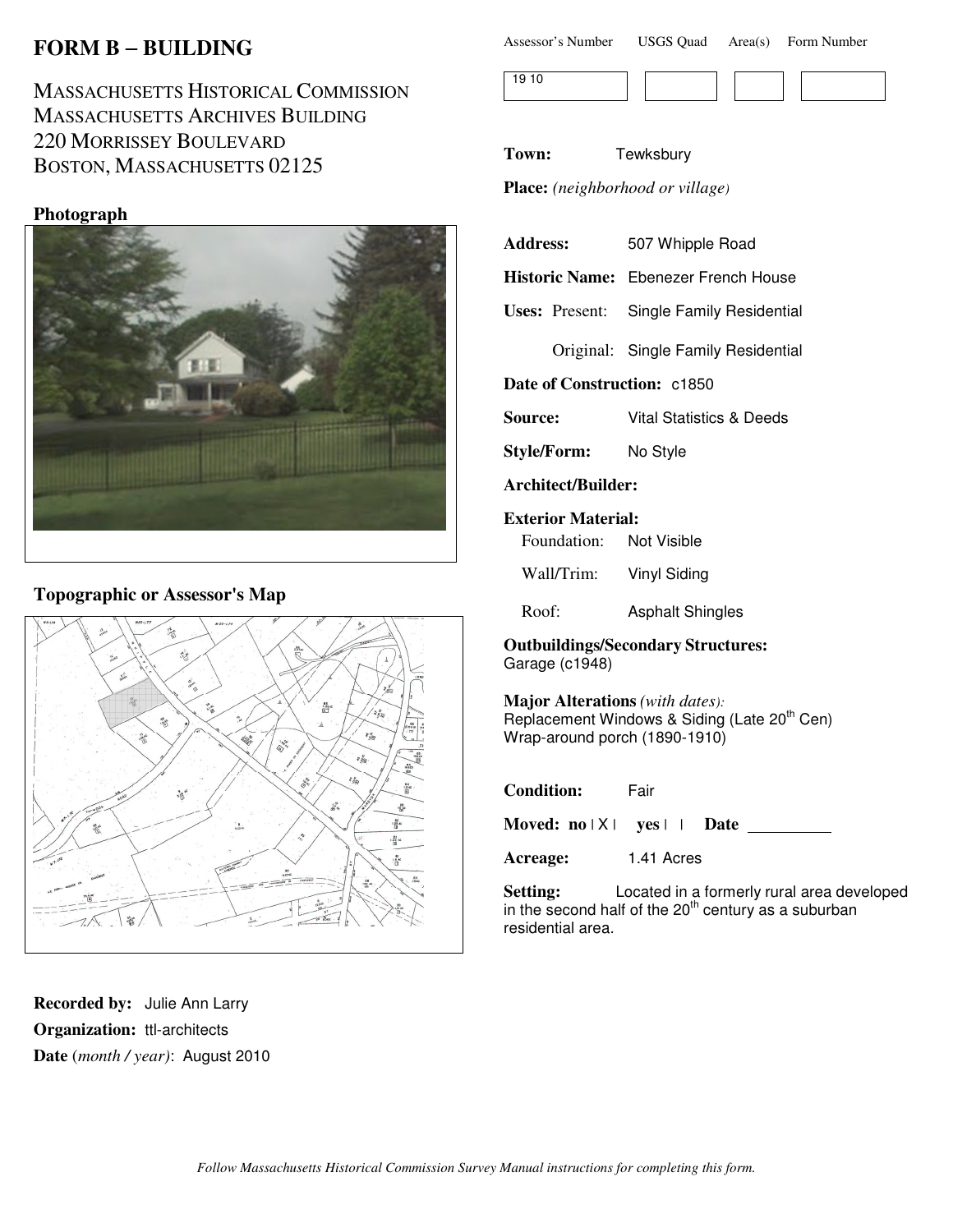### **INVENTORY FORM B CONTINUATION SHEET** TEWKSBURY 507 WHIPPLE ROAD

MASSACHUSETTS HISTORICAL COMMISSION Area(s) Form No.

220 MORRISSEY BOULEVARD, BOSTON, MASSACHUSETTS 02125

\_\_\_ Recommended for listing in the National Register of Historic Places. *If checked, you must attach a completed National Register Criteria Statement form.*

*Use as much space as necessary to complete the following entries, allowing text to flow onto additional continuation sheets.* 

#### **ARCHITECTURAL DESCRIPTION:**

*Describe architectural features. Evaluate the characteristics of this building in terms of other buildings within the community.*

A metal fence encircles the boundary of the house at **507 Whipple Road**. The simple vernacular house is one-and-a-half stories in height and set back far from the road on a slight knoll. The two by three bay building is rectangular in plan on a foundation that is not visible from the street. A one-and-a-half story ell is located to the rear (west) of the house. A smaller one story ell projects from the rear (west) of the first ell. The walls are clad in vinyl siding. The front gable roof is sheathed in asphalt shingles. A narrow brick chimney pierces the ridge of the roof. A porch on the front (east) of the house shelters the side hall entrance. To the south of the entrance is a pair of 1/1 sash replacement windows flanked by shutters. Similar individual windows are irregularly located on the remaining elevations. The hipped wrap around porch roof is supported by square columns. A small garage with a two garage doors is located to the west of the house and attached to the westernmost ell. The side gable garage also has a painted brick chimney projecting from the ridge of the asphalt shingle roof. Thick stone walls to the rear (west) of the house are visible in aerial images and may be the foundations of a former barn.

#### **HISTORICAL NARRATIVE**

*Discuss the history of the building. Explain its associations with local (or state) history. Include uses of the building, and the role(s) the owners/occupants played within the community.*

The French family first settled in Tewksbury in the early 1700s and members of the family owned extensive amounts of land in the vicinity of French, Astle, Whipple and North Billerica roads.

Ebenezer Beard French (1819-1876), the son of Edmund French (TEW.39) and brother of Joshua F French (TEW. XXX), married his wife Maria c 1850. Earlier that year in the Federal Census he was living with his father on his farm at the corner of French Street. Ebenezer French lived on Whipple Road, then Billerica Road, with his family and operated a farm. The house, now much altered, probably was constructed c1850, although assessor's records indicate c1800. An interior investigation and additional research would be needed to determine an earlier construction date and an owner previous to Ebenezer.

The Ebenezer & Maria French had eight surviving children. After Maria's death in 1876, his son John F French inherited the farm on Whipple Road. John French had two wives: Addie Felker (1881-1896) and [Jennie A] Amanda (1898-1921); and four children: Irving, Herbert, Austin, and Jesse John. According to property valuations from 1890 John F French had a house and barn on 72 acres.

After John French's death, his widow sold the farm to Jesse and Austin in 1922. Jesse French occupied 499 Whipple Road (TEW.XXX) and his brother Austin occupied their father's house at 507 Whipple Road. Together the brothers owned in 1948 about 91 acres, a barn, greenhouses, storage buildings, a garage, workshop, water tower, and a 'gas outfit'. Their farm was known as French Bros. Austin married his wife Marian c1919 and died in 1975. Austin was the chairman of the assessors for the Town of Tewksbury and his wife was a trustee of the Town's public Library. His widow deeded the house to Alvin and Bernice French of 555 Whipple Road in 1976. Historic maps indicate that a large L-shaped barn was located to the rear (west) of the French house. Although none of the French Farm's outbuildings remain, there appears to be stone foundations, probably from the L-shaped barn, to the west of the house.

Additional owners include: Alvin & Bernice French (1976); James & Anne Peabody (1976-2001); and Thomas Payne & Charlotte Marton (2001-2009).

#### **BIBLIOGRAPHY and/or REFERENCES**